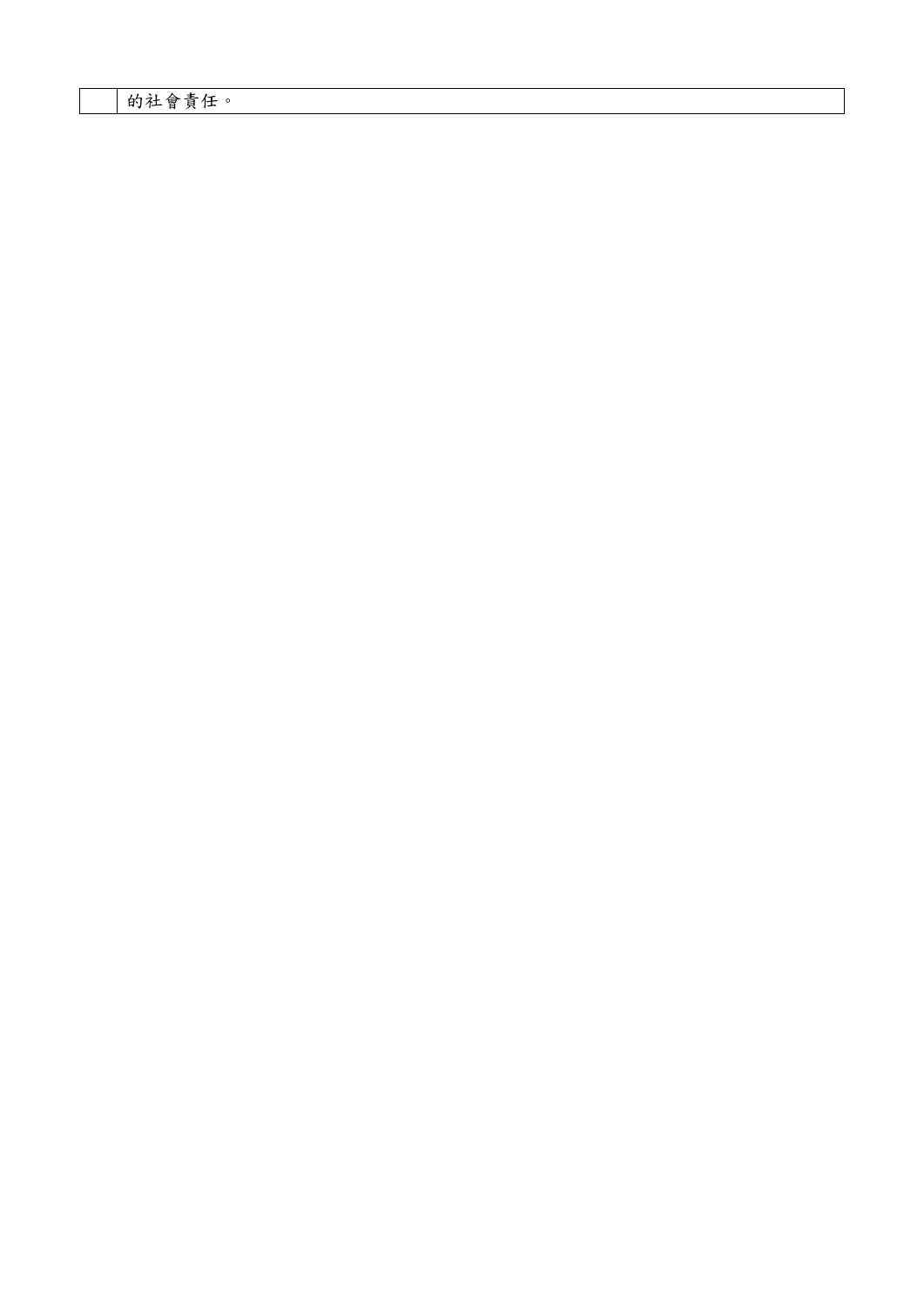#### 101 學年度體育舞蹈學系四年制課程配當總表

#### 共計 131 學分

|             |                  |                |                | 第一學年           |                |                |                                  | 第二學年             |                  |                |                  | 第三學年           |                                                        |                                                                                                                                  | 第四學年             |                |                               |                | 合計             |
|-------------|------------------|----------------|----------------|----------------|----------------|----------------|----------------------------------|------------------|------------------|----------------|------------------|----------------|--------------------------------------------------------|----------------------------------------------------------------------------------------------------------------------------------|------------------|----------------|-------------------------------|----------------|----------------|
|             |                  | 上              |                | F              |                | 上              |                                  |                  | 下                | 上              |                  |                | $\top$                                                 | 上                                                                                                                                |                  |                | $\top$                        |                |                |
|             |                  | 學<br>分         | 小              | 學小<br>時分時      |                | 學分             | 小時                               | 學分               | 小時               | 學分             | 小時               | 學分             | 小時                                                     | 學分                                                                                                                               | 小時               | 學<br>分         | 小時                            | 學分             | 小時             |
|             | 學<br>必           | 5              | 6              | 5              | 6              | $\overline{0}$ | $\boldsymbol{0}$                 | $\boldsymbol{0}$ | $\boldsymbol{0}$ | $\overline{0}$ | $\boldsymbol{0}$ | $\mathbf{0}$   | $\boldsymbol{0}$                                       | $\mathbf{0}$                                                                                                                     | $\overline{0}$   | $\overline{0}$ | $\boldsymbol{0}$              | 10             | 10             |
| 共<br>同      | 學<br>選           | $\overline{0}$ | $\overline{0}$ | $\overline{0}$ | $\overline{0}$ | $8 - 10$       | $8 - 10$                         | $8-10$           | $8 - 10$         | $\overline{0}$ | $\overline{0}$   | $\mathbf{0}$   | $\boldsymbol{0}$                                       | $\overline{0}$                                                                                                                   | $\overline{0}$   | $\overline{0}$ | $\boldsymbol{0}$              | 22             | 22             |
| 科           | 學<br>必<br>軍<br>護 | $\overline{0}$ | $\overline{2}$ | $\overline{0}$ | $\overline{2}$ | $\overline{0}$ | $\mathbf{0}$                     | $\mathbf{0}$     | $\boldsymbol{0}$ | $\overline{0}$ | $\overline{0}$   | $\mathbf{0}$   | $\boldsymbol{0}$                                       | $\overline{0}$                                                                                                                   | $\overline{0}$   | $\overline{0}$ | $\overline{0}$                | $\mathbf{0}$   | $\overline{4}$ |
|             | 校學<br>訂必         | 0              | $\overline{0}$ | $\theta$       | $\overline{0}$ | $\overline{0}$ | $\boldsymbol{0}$                 | $\mathbf{0}$     | $\overline{0}$   | $\overline{2}$ | $\overline{2}$   | $\overline{2}$ | $\overline{2}$                                         | $\overline{2}$                                                                                                                   | $\overline{2}$   | $\overline{0}$ | $\boldsymbol{0}$              | 6              | 6              |
| $\mathsf B$ | 科術<br>必          |                | $\overline{2}$ | 1              | $\overline{2}$ | $\overline{0}$ | $\overline{0}$                   | $\overline{0}$   | $\boldsymbol{0}$ | $\overline{0}$ | $\boldsymbol{0}$ | $\mathbf{0}$   | $\boldsymbol{0}$                                       | $\overline{0}$                                                                                                                   | $\overline{0}$   | $\overline{0}$ | $\overline{0}$                | $\overline{2}$ | $\overline{4}$ |
| 專<br>業      | 學<br>必           | $\overline{2}$ | $\overline{2}$ | $\overline{0}$ | $\mathbf{0}$   | $\overline{4}$ | $\overline{4}$                   | $\overline{4}$   | $\overline{4}$   | $\overline{4}$ | $\overline{4}$   | $\overline{4}$ | $\overline{4}$                                         | $\overline{0}$                                                                                                                   | $\boldsymbol{0}$ | $\overline{0}$ | $\boldsymbol{0}$              | 18             | 18             |
| 心           | 核術<br>必          | 9              | 18             | 9              | 18             | 8(1)           | 16(2)                            | 8(1)             | 16(2)            | (1)            | (2)              | 1(1)           | 2(2)                                                   | (1)                                                                                                                              | (2)              | (1)            | (2)                           |                | $35(6)$ 70(12) |
| 糸           | 學<br>訂選          | $\overline{0}$ | $\theta$       | $\theta$       | $\mathbf{0}$   | $\overline{0}$ | $\boldsymbol{0}$                 | $\mathbf{0}$     | $\boldsymbol{0}$ | $2 - 4$        | $2 - 4$          | $2 - 4$        | $2 - 4$                                                | $2 - 4$                                                                                                                          | $2 - 4$          | $2 - 4$        | $2 - 4$                       | $6 - 14$       | 6-14           |
| 目           | 科術<br>選          | $\mathbf{0}$   | $\overline{0}$ | $\overline{0}$ | $\overline{0}$ | $\overline{0}$ | $\overline{0}$                   | $\mathbf{0}$     | $\boldsymbol{0}$ | $5 - 8$        | $ 10 - 16 $      | $5 - 8$        | $10 - 16$                                              | $5 - 8$                                                                                                                          |                  |                | $10-16$ $5-8$ $10-16$ $22-30$ |                | $44 - 60$      |
|             | 學科<br>小計         | $\overline{7}$ | 8              | 5              |                |                | $6 12-14 12-14 12-14 12-14 8-10$ |                  |                  |                | $8-10$           | $8 - 10$       | $8 - 10$                                               | $4 - 6$                                                                                                                          | $4 - 6$          | $2 - 4$        | $4 - 8$                       |                | 66-58 58-66    |
|             | 術科<br>小計         |                |                | 10 20 10 20    |                | 9              | 18                               | 9                | 18               | $6-9$          |                  |                | $\left  12 - 18 \right  7 - 10 \left  14 - 20 \right $ | $6-9$                                                                                                                            |                  |                | $12 - 22$ 6-9 12-18 65-73     |                | 106<br>$-146$  |
|             |                  |                |                |                |                |                |                                  |                  |                  |                |                  |                |                                                        | 合計 <mark>17</mark> 28 15 26 21-23 30-32 <mark>21-23</mark> 30-32 14-19 20-28 15-20 22-30 10-15 16-28 <mark>8-13</mark> 16-26 131 |                  |                |                               |                |                |

※專業核心科目術科必修項目括弧內為實習課程學分數及授課時數

畢業條件:

一、畢業學分數(含通識 22 學分)至少應修滿 131 學分,包括校訂專業共同必修科目 8 學分、 系訂專業核心必修科目 59 學分、系訂選修科目 36 學分。

二、系訂興趣分組選修規定

本系學生於三年級起需依興趣選組,共分為舞蹈教育與研究組及舞蹈創作與表演組 ,並按分組規定修完各組選修共計 36 學分。

三、大學部另有學分外之畢業門檻,請參考「學生畢業門檻護照」之規定。

四、如有特殊情況須經系所主任許可。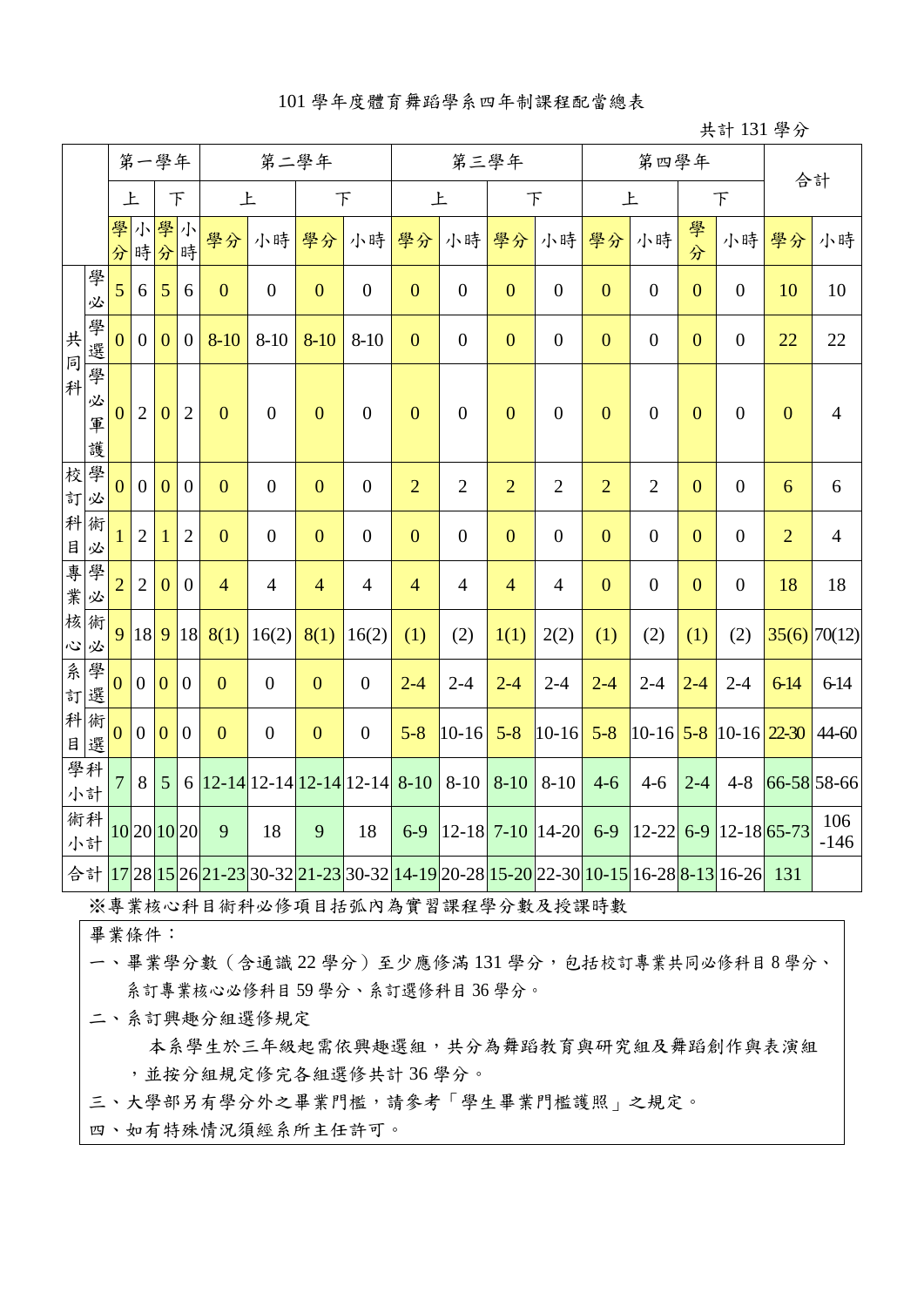國立臺灣體育運動大學體育舞蹈學系科目配當表暨中英科目名稱對照表

101 學年度入學新生適用

#### 101 學年度體育舞蹈學系四年制課程配當總表

#### 共計 131 學分

#### 一、校訂專業共同必修科目:8 學分(學科 6 學分,術科 2 學分)

|                                                     | 學              | 時              | 必      |   | 第一年 |          | 第二年      |                | 第三年            | 第四年            |          | 備 |
|-----------------------------------------------------|----------------|----------------|--------|---|-----|----------|----------|----------------|----------------|----------------|----------|---|
| 科目名稱(課程代碼)                                          | 分              | 數              | 選<br>俢 | 上 | 下   | 上        | 下        | 上              | 下              | <b>F</b>       | $\top$   | 註 |
| 健康與體育概論(7002424)                                    | $\overline{2}$ | $\overline{2}$ | 必      |   |     |          |          | $\overline{c}$ |                |                |          |   |
| Introduction to Health and Physical Education       |                |                |        |   |     |          |          |                |                |                |          |   |
| 人體解剖生理學(7000019)                                    | $\overline{2}$ | $\overline{2}$ | 必      |   |     |          |          |                | 2              |                |          |   |
| Human Anatomy and Physiology                        |                |                |        |   |     |          |          |                |                |                |          |   |
| 體育行政與管理(7001925)                                    | $\overline{2}$ | $\overline{2}$ | 必      |   |     |          |          |                |                | $\overline{2}$ |          |   |
| Administration and Management of Physical Education |                |                |        |   |     |          |          |                |                |                |          |   |
| 游泳(7001201)                                         | 1              | $\overline{2}$ | 必      |   | 1   |          |          |                |                |                |          |   |
| Swimming                                            |                |                |        |   |     |          |          |                |                |                |          |   |
| 田徑(7002579)                                         | 1              | $\overline{c}$ | 必      | 1 |     |          |          |                |                |                |          |   |
| Track and Field                                     |                |                |        |   |     |          |          |                |                |                |          |   |
| 合計                                                  | 8              | 10             |        | 1 | п   | $\Omega$ | $\Omega$ | $\overline{2}$ | $\overline{2}$ | $\overline{2}$ | $\Omega$ |   |

### 一、系訂專業必修科目:59 學分(學科 18 學分,術科 35 學分,實習 6 學分)

|   |                                   | 學              | 時              | 必 | 第一年      |                          | 第二年            |                | 第三年            |   | 第四年 |                | 備 |
|---|-----------------------------------|----------------|----------------|---|----------|--------------------------|----------------|----------------|----------------|---|-----|----------------|---|
|   | 科目名稱(課程代碼)                        | 分              | 數              | 選 | <b>F</b> | $\overline{\mathcal{F}}$ | 上              | 下              | 上              | 下 | 上   | $\overline{F}$ | 註 |
|   |                                   |                |                | 俢 |          |                          |                |                |                |   |     |                |   |
|   | 藝術概論(7001858)                     | $\overline{2}$ | 2              | 必 | 2        |                          |                |                |                |   |     |                |   |
|   | <b>Introduction to Arts</b>       |                |                |   |          |                          |                |                |                |   |     |                |   |
|   | 舞蹈課程設計(7001687)                   |                |                |   |          |                          |                |                |                |   |     |                |   |
|   | Dance Curriculum Design           | $\overline{2}$ | $\overline{2}$ | 必 |          |                          | $\overline{2}$ |                |                |   |     |                |   |
|   | 舞蹈教學法(7001662)                    | $\overline{2}$ | $\overline{2}$ | 必 |          |                          |                | $\overline{2}$ |                |   |     |                |   |
|   | Dance Pedagogy                    |                |                |   |          |                          |                |                |                |   |     |                |   |
| 學 | 藝術行政與管理(7003094)                  | $\overline{2}$ | $\overline{2}$ | 必 |          |                          |                |                | $\overline{2}$ |   |     |                |   |
| 科 | Art Administration and Management |                |                |   |          |                          |                |                |                |   |     |                |   |
|   | 台灣舞蹈史(7000209)                    |                |                | 必 |          |                          |                |                | $\overline{2}$ |   |     |                |   |
|   | Taiwanese Dance History           | $\overline{2}$ | $\overline{2}$ |   |          |                          |                |                |                |   |     |                |   |
|   | 中國舞蹈史(7000099)                    | $\overline{2}$ | $\overline{2}$ | 必 |          |                          | $\overline{2}$ |                |                |   |     |                |   |
|   | <b>Chinese Dance History</b>      |                |                |   |          |                          |                |                |                |   |     |                |   |
|   | 西洋舞蹈史(7000499)                    | $\overline{2}$ | $\overline{2}$ | 必 |          |                          |                | $\overline{2}$ |                |   |     |                |   |
|   | <b>Western Dance History</b>      |                |                |   |          |                          |                |                |                |   |     |                |   |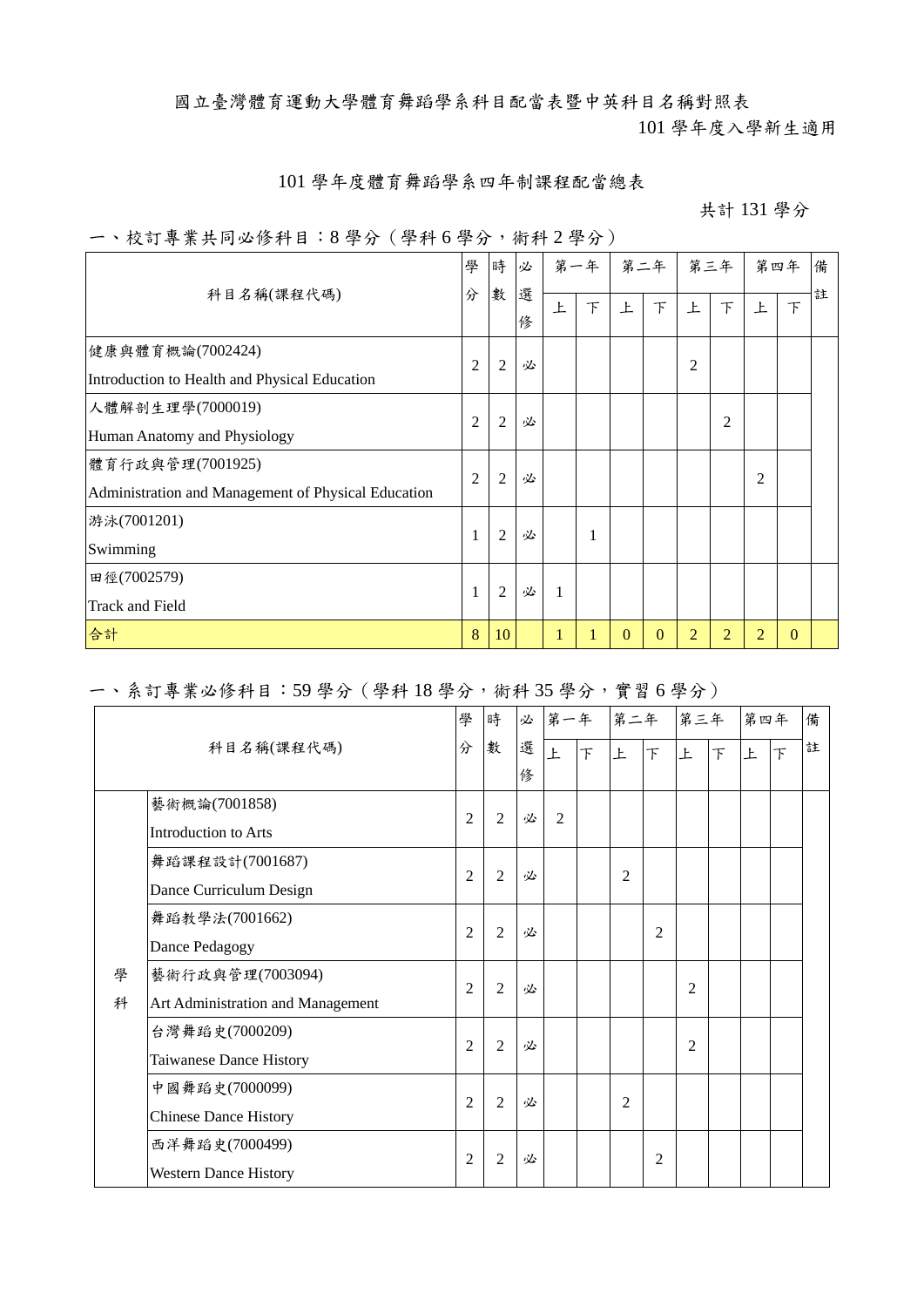|   | 運動賽會與節慶表演專題(7003613)                           |                |                |   |                |                |                |                |                |                |              |              |  |
|---|------------------------------------------------|----------------|----------------|---|----------------|----------------|----------------|----------------|----------------|----------------|--------------|--------------|--|
|   | Thematic of performance for sport and festival | $\overline{2}$ | $\overline{2}$ | 必 |                |                |                |                |                | $\overline{2}$ |              |              |  |
|   | 動作分析(7002043)                                  | $\overline{2}$ |                |   |                |                |                |                |                | $\overline{2}$ |              |              |  |
|   | <b>Movement Analysis</b>                       |                | $\overline{2}$ | 必 |                |                |                |                |                |                |              |              |  |
|   | 小計                                             | 18             | 18             |   | $\overline{2}$ | $\overline{0}$ | $\overline{4}$ | $\overline{4}$ | $\overline{4}$ | $\overline{4}$ | $\mathbf{0}$ | $\mathbf{0}$ |  |
|   | 中國舞基本動作 (一)(二)                                 |                |                |   |                |                |                |                |                |                |              |              |  |
|   | $(7002761/7002761 \cdot 7002164/7006762)$      | 2              | 4              | 必 | 1              | 1              |                |                |                |                |              |              |  |
|   | Basic Movement of Chinese Dance( $I)(II)$      |                |                |   |                |                |                |                |                |                |              |              |  |
|   | 中國舞(一)(二)(三)(四)                                |                |                |   |                |                |                |                |                |                |              |              |  |
|   | (7002182/700218                                |                |                |   |                |                |                |                |                |                |              |              |  |
|   | 7002184/7002185                                |                |                |   |                |                |                |                |                |                |              |              |  |
|   | 7002186/7002187                                | 8              | 16             | 必 | $\overline{2}$ | $\overline{2}$ | 2              | $\overline{2}$ |                |                |              |              |  |
|   | 7002189/7002188)                               |                |                |   |                |                |                |                |                |                |              |              |  |
|   | Chinese Folk Dance( I)( II)(III)(IV)           |                |                |   |                |                |                |                |                |                |              |              |  |
|   | 芭蕾(一)(二)(三)(四)                                 |                |                |   |                |                |                |                |                |                |              |              |  |
|   | (7002166/7002167                               |                |                |   |                |                |                |                |                |                |              |              |  |
|   | 7002168/7002169                                |                |                |   |                |                | 2              | $\overline{2}$ |                |                |              |              |  |
|   | 7002170/7002171                                | 8              | 16             | 必 | $\overline{2}$ | $\overline{2}$ |                |                |                |                |              |              |  |
|   | 7002172/7002173)                               |                |                |   |                |                |                |                |                |                |              |              |  |
|   | Ballet( $I)(II)(III)(IV)$                      |                |                |   |                |                |                |                |                |                |              |              |  |
|   | 現代舞(一)(二)(三)(四)                                |                |                |   |                |                |                |                |                |                |              |              |  |
|   | (7002174/7002175                               |                |                |   | $\overline{2}$ |                |                |                |                |                |              |              |  |
| 術 | 7002176/7002177                                |                |                |   |                | $\overline{2}$ | $\overline{2}$ | $\overline{2}$ |                |                |              |              |  |
| 科 | 7002178/7002179                                | 8              | 16             | 必 |                |                |                |                |                |                |              |              |  |
|   | 7002180/7002181)                               |                |                |   |                |                |                |                |                |                |              |              |  |
|   | Modern Dance( I )( II ) (III)(IV)              |                |                |   |                |                |                |                |                |                |              |              |  |
|   | 舞蹈音樂 (一)(二)                                    |                |                |   |                |                |                |                |                |                |              |              |  |
|   | $(7001652 \cdot 7001653)$                      | $\overline{2}$ | 4              | 必 | 1              | 1              |                |                |                |                |              |              |  |
|   | Dance Music $(I)(\mathbb{I})$                  |                |                |   |                |                |                |                |                |                |              |              |  |
|   | 音樂形式與風格 (一)(二)                                 |                |                |   |                |                |                |                |                |                |              |              |  |
|   | $(7003602 \cdot 7003603)$                      | $\overline{2}$ | $\overline{4}$ | 必 |                |                | $\mathbf{1}$   | 1              |                |                |              |              |  |
|   | Music Form and Style                           |                |                |   |                |                |                |                |                |                |              |              |  |
|   | 台灣舞蹈(7002822)                                  |                |                |   |                |                |                |                |                |                |              |              |  |
|   | Taiwanese Ethnic Dance                         | $\mathbf{1}$   | $\overline{2}$ | 必 |                |                |                |                |                | 1              |              |              |  |
|   | 舞蹈即興 (一)(二)                                    |                |                |   |                |                |                |                |                |                |              |              |  |
|   | $(7001637 \cdot 7001638)$                      | $\overline{2}$ | $\overline{4}$ | 必 | 1              | 1              |                |                |                |                |              |              |  |
|   | Dance Improvisation( $I$ )( $II$ )             |                |                |   |                |                |                |                |                |                |              |              |  |
|   | 舞蹈創作 (一、二)                                     |                |                |   |                |                |                |                |                |                |              |              |  |
|   | $(7001666 \cdot 7001667)$                      | $\overline{2}$ | $\overline{4}$ | 必 |                |                | 1              | 1              |                |                |              |              |  |
|   | Dance Choreography( I)(II)                     |                |                |   |                |                |                |                |                |                |              |              |  |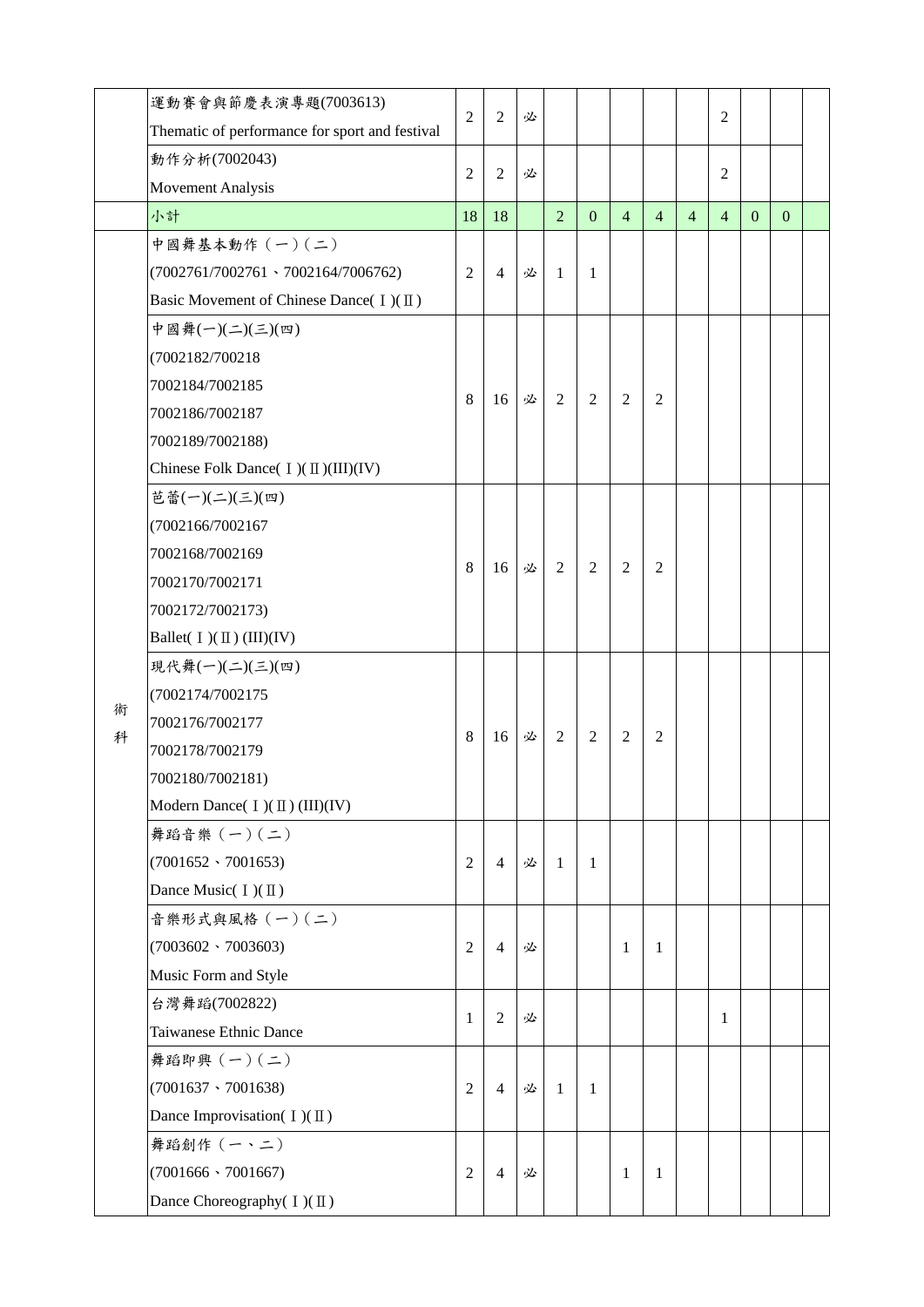| 實  | 演出實習 (一)(二)(三)(四)<br>$(7001057 \cdot 7001569 \cdot 7001571 \cdot 7001574)$   | $\overline{4}$ | 8   | 必 |             |   |    | $\mathbf{I}$ |   |               |  |  |
|----|------------------------------------------------------------------------------|----------------|-----|---|-------------|---|----|--------------|---|---------------|--|--|
|    | Dance Practicum( $I$ )( $\mathbb{II}$ )( $\mathbb{II}$ )( IV)<br>畢業製作 (一)(二) |                |     |   |             |   |    |              |   |               |  |  |
| 習  | $(7001127 \cdot 7001128)$                                                    |                |     |   |             |   |    |              |   |               |  |  |
|    | Final Performance Production for Graduation                                  | 2              | 4   | 必 |             |   |    |              |   |               |  |  |
|    | $(I)(\Pi)$                                                                   |                |     |   |             |   |    |              |   |               |  |  |
|    | 小計                                                                           | 41             | 82  |   | $\mathbf Q$ | 9 | 9  | 9            |   | $\mathcal{L}$ |  |  |
| 合計 |                                                                              | 59             | 100 |   | 11          | 9 | 13 | 13           | 5 | 6             |  |  |

# 二、系訂選修科目:36 學分(學生依興趣選組做為專業發展方向)

|             | 科目名稱(課程代碼) |                                                                                      | 學              | 時              | 必      | 第一年      |                | 第二年            |                | 第三年            |                | 第四年            |                | 備 |
|-------------|------------|--------------------------------------------------------------------------------------|----------------|----------------|--------|----------|----------------|----------------|----------------|----------------|----------------|----------------|----------------|---|
|             |            |                                                                                      | 分              | 數              | 選<br>俢 | 上        | $\top$         | 上              | 下              | 上              | $\overline{F}$ | 上              | 下              | 註 |
|             |            | 教育概論(7001058)                                                                        |                |                | 必      |          |                |                |                |                |                |                |                |   |
|             |            | Introduction of Education                                                            | 2              | $\overline{2}$ | 選      |          |                |                |                | $\overline{2}$ |                |                |                |   |
|             |            | 兒童舞蹈教育(7002494)                                                                      |                |                | 必      |          |                |                |                |                |                |                |                |   |
|             |            | Dance Education for Children                                                         | $\overline{2}$ | $\overline{2}$ | 選      |          |                |                |                |                | $\overline{2}$ |                |                |   |
|             | 學<br>科     | 舞蹈評論(7001674)                                                                        | $\overline{2}$ | $\overline{2}$ | 必      |          |                |                |                |                |                | 2              |                |   |
|             |            | Dance Criticism                                                                      |                |                | 選      |          |                |                |                |                |                |                |                |   |
|             |            | 論文寫作技巧(7001745)                                                                      | $\overline{2}$ | $\overline{2}$ | 必      |          |                |                |                |                |                |                | $\overline{c}$ |   |
|             |            | <b>Skills for Essay Writing</b>                                                      |                |                | 選      |          |                |                |                |                |                |                |                |   |
|             |            | 小計                                                                                   | 8              | 8              |        | $\Omega$ | $\mathbf{0}$   | $\Omega$       | $\Omega$       | $\overline{2}$ | $\overline{2}$ | $\overline{2}$ | $\overline{2}$ |   |
| 舞           |            | 舞蹈教學 (一)(二)                                                                          |                |                | 必      |          |                |                |                |                |                |                |                |   |
| 蹈<br>教<br>育 |            | $(7002808 \cdot 7002811)$                                                            | $\overline{2}$ | $\overline{4}$ | 選      |          |                |                |                | 1              | 1              |                |                |   |
|             |            | Instruction in Dance( $I$ )( $\Pi$ )                                                 |                |                |        |          |                |                |                |                |                |                |                |   |
| 與           |            | 舞蹈教學實習 (一)(二)                                                                        |                |                | 必      |          |                |                |                |                |                |                |                |   |
| 研           |            | $(7001664 \cdot 7001665)$                                                            | $\overline{2}$ | $\overline{4}$ | 選      |          |                |                |                |                |                | 1              | 1              |   |
| 究           |            | Practicum in Dance Teaching $(I)(\Pi)$                                               |                |                |        |          |                |                |                |                |                |                |                |   |
| 組           |            | 中國舞技巧進階 $(-)(\leq)(\leq)(\equiv)(7003614)$                                           |                |                | 必      |          |                |                |                |                |                |                |                |   |
|             | 術          | $7003615 \cdot 7003616 \cdot 7003617$                                                | $\overline{4}$ | 8              | 選      |          |                |                |                | 1              | 1              | 1              | 1              |   |
|             | 科          | Advanced Chinese Folk Dance( $I$ )( $\mathbb{I}$ )( $\mathbb{II}$ )( $\mathbb{I}$ V) |                |                |        |          |                |                |                |                |                |                |                |   |
|             |            | 芭蕾技巧進階 (一)(二)(三)(四)                                                                  |                |                | 必      |          |                |                |                |                |                |                |                |   |
|             |            | $(7003618 \cdot 7003619 \cdot 7003620 \cdot 7003621)$                                | $\overline{4}$ | 8              | 選      |          |                |                |                | 1              | 1              | 1              | 1              |   |
|             |            | Advanced Ballet ( $I$ )( $\mathbb{II}$ )( $\mathbb{II}$ )( $\mathbb{IV}$ )           |                |                |        |          |                |                |                |                |                |                |                |   |
|             |            | 現代舞技巧進階 $(-)(\leq)(\leq)(\equiv)(7003622)$                                           |                |                | 必      |          |                |                |                |                |                |                |                |   |
|             |            | $7003623 \cdot 7003624 \cdot 7003625$                                                | $\overline{4}$ | 8              |        |          |                |                |                | 1              | 1              | 1              | $\mathbf{1}$   |   |
|             |            | Advanced Modern Dance $( I)(II)(III)(IV)$                                            |                |                | 選      |          |                |                |                |                |                |                |                |   |
|             |            | 小計                                                                                   | 16             | 32             |        | $\Omega$ | $\overline{0}$ | $\overline{0}$ | $\overline{0}$ | 4              | $\overline{4}$ | $\overline{4}$ | 4              |   |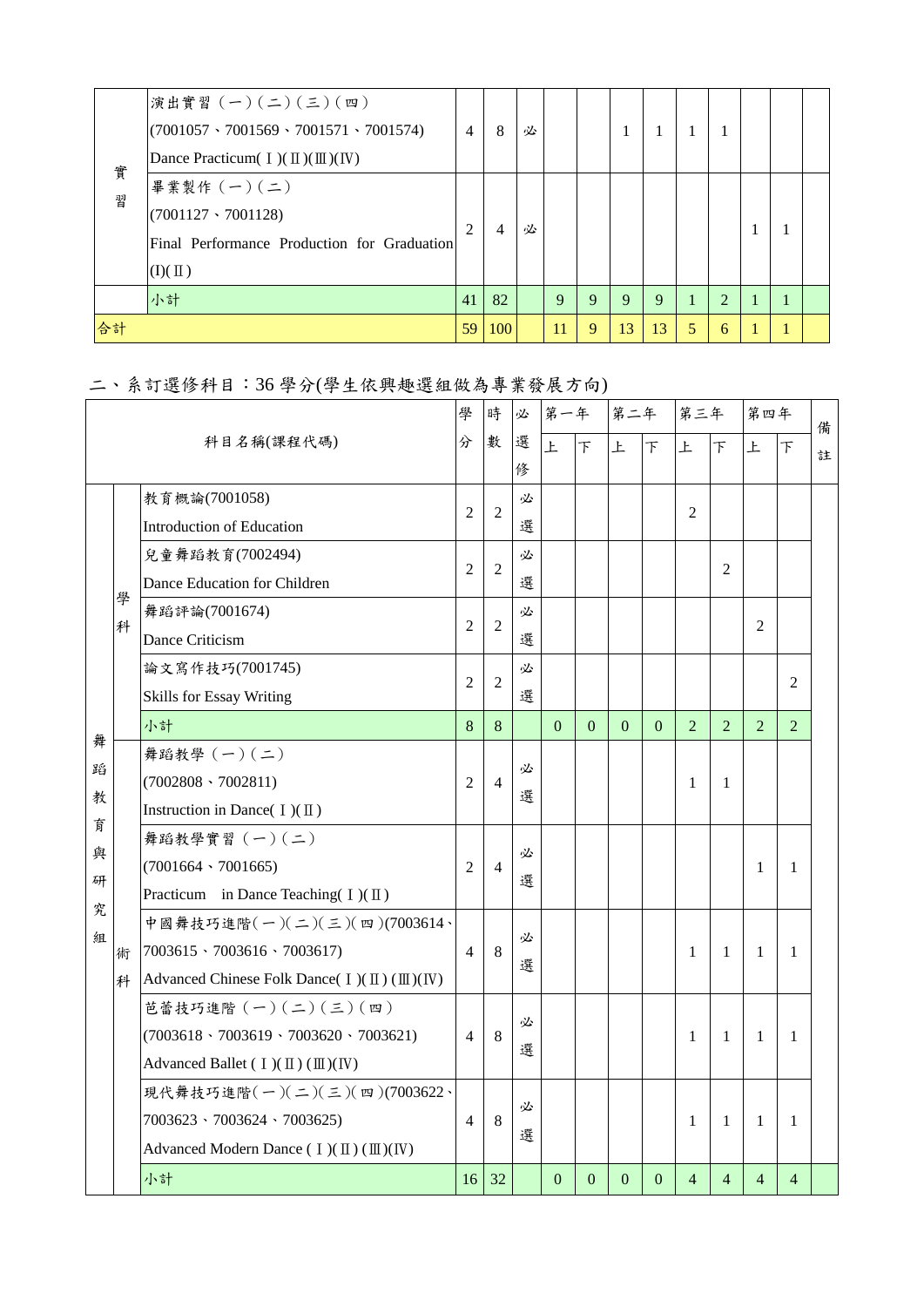|             | 合計     |                                                                                                                                                                                                                                                                                                                                                                                                                                                  | 24             | 40             |        | $\Omega$ | $\theta$ | $\Omega$ | $\Omega$ | 6              | 6  | 6  | 6              |             |
|-------------|--------|--------------------------------------------------------------------------------------------------------------------------------------------------------------------------------------------------------------------------------------------------------------------------------------------------------------------------------------------------------------------------------------------------------------------------------------------------|----------------|----------------|--------|----------|----------|----------|----------|----------------|----|----|----------------|-------------|
| 舞<br>蹈      |        | 古典芭蕾舞 (一)(二)(三)(四)<br>$(7000192 \cdot 7000193 \cdot 7000194 \cdot 7000195)$<br>Classical Ballet ( $I$ )( $\mathbb{I}$ )( $\mathbb{I}$ )( $\mathbb{I}$ )( $\mathbb{I}$ ))<br>當代舞蹈 (一)(二)(三)(四)<br>$(7001262 \cdot 7001263 \cdot 7001264 \cdot 7001265)$<br>Contemporary Dance $( I)(II)(III)(IV)$<br>民間舞蹈 (一)(二)(三)(四)<br>$(7003626 \cdot 7003627 \cdot 7003628 \cdot 7003629)$<br>Chinese Ethnic Dance $(I)(\mathbb{I})(\mathbb{I})(\mathbb{N})$ | 8              | 16             | 必<br>選 |          |          |          |          | $\overline{2}$ | 2  | 2  | $\overline{2}$ | 三<br>選      |
| 創<br>作<br>與 | 術      | 舞蹈編創 $(-)(\leq)(\leq)(\mathfrak{m})$<br>$(7002809 \cdot 7002810 \cdot 7002234 \cdot 7002235)$<br>科 Instruction in Dance<br>$(1)(\mathbb{I})(\mathbb{I})(\mathbb{N})$                                                                                                                                                                                                                                                                             | $\overline{4}$ | 8              | 必<br>選 |          |          |          |          | 1              | -1 | -1 | -1             |             |
| 表<br>演<br>組 |        | 中國舞技巧進階 $(-)(\gamma)$ (三)(四)(7003614、<br>$7003615 \cdot 7003616 \cdot 7003617$<br>Advanced Chinese Folk Dance( $I$ )( $\text{II}$ )( $\text{III}$ )( $\text{IV}$ )                                                                                                                                                                                                                                                                               | $\overline{4}$ | 8              | 必<br>選 |          |          |          |          | 1              | -1 | -1 | 1              |             |
|             |        | 芭蕾技巧進階 $(-)(-)(=)(\Xi)(\texttt{m})$<br>(7003618)<br>7003619<br>7003620<br>$\sim 100$ km s $^{-1}$<br>$\sim 100$ km s $^{-1}$<br>7003621)Advanced Ballet (I)(II)(II)(IV)                                                                                                                                                                                                                                                                          | 4              | 8              | 必<br>選 |          |          |          |          | 1              | -1 | -1 | 1              |             |
|             |        | 現代舞技巧進階 $( - ) ( = ) ( \le ) ( \equiv ) ( 7003622 )$<br>$7003623 \cdot 7003624 \cdot 7003625$<br>Advanced Modern Dance (I)(II)(II)(IV)                                                                                                                                                                                                                                                                                                           | $\overline{4}$ | 8              | 必<br>選 |          |          |          |          | 1              | 1  | 1  | 1              |             |
|             | 合計     |                                                                                                                                                                                                                                                                                                                                                                                                                                                  | 24             | 48             |        |          |          |          |          | 6              | 6  | 6  | 6              |             |
|             |        | 美學(7000642)<br>Aesthetics                                                                                                                                                                                                                                                                                                                                                                                                                        | 2              | 2              | 選      |          |          |          |          |                |    |    |                |             |
|             |        | 教育心理學概論(7002236)<br>Introduction of Psychological Foundations of 2<br>Education                                                                                                                                                                                                                                                                                                                                                                  |                | $\overline{2}$ | 選      |          |          |          |          |                |    |    |                | 需           |
| 共           |        | 舞蹈教育理論與實務(7002039)<br>Theory and Practice of Dance Education                                                                                                                                                                                                                                                                                                                                                                                     | $\overline{2}$ | $\overline{2}$ | 選      |          |          |          |          |                |    |    |                | 俢<br>滿      |
| 同<br>選      | 學<br>科 | 田野調查(7000271)<br><b>Field Work</b>                                                                                                                                                                                                                                                                                                                                                                                                               | $\overline{2}$ | $\overline{2}$ | 選      |          |          |          |          | 6              |    |    |                | 3<br>科<br>6 |
| 俢           |        | 舞蹈名作欣賞(7002237)<br><b>Appreciation of Dance Masterpieces</b>                                                                                                                                                                                                                                                                                                                                                                                     | $\overline{2}$ | $\overline{2}$ | 選      |          |          |          |          |                |    |    |                | 學<br>分      |
|             |        | 歌劇鑑賞(7001567)<br>Appreciation of Opera                                                                                                                                                                                                                                                                                                                                                                                                           | $\overline{2}$ | $\overline{2}$ | 選      |          |          |          |          |                |    |    |                |             |
|             |        | 舞蹈音樂賞析(7003630)<br>Appreciation of Dance Music                                                                                                                                                                                                                                                                                                                                                                                                   | $\overline{2}$ | $\overline{2}$ | 選      |          |          |          |          |                |    |    |                |             |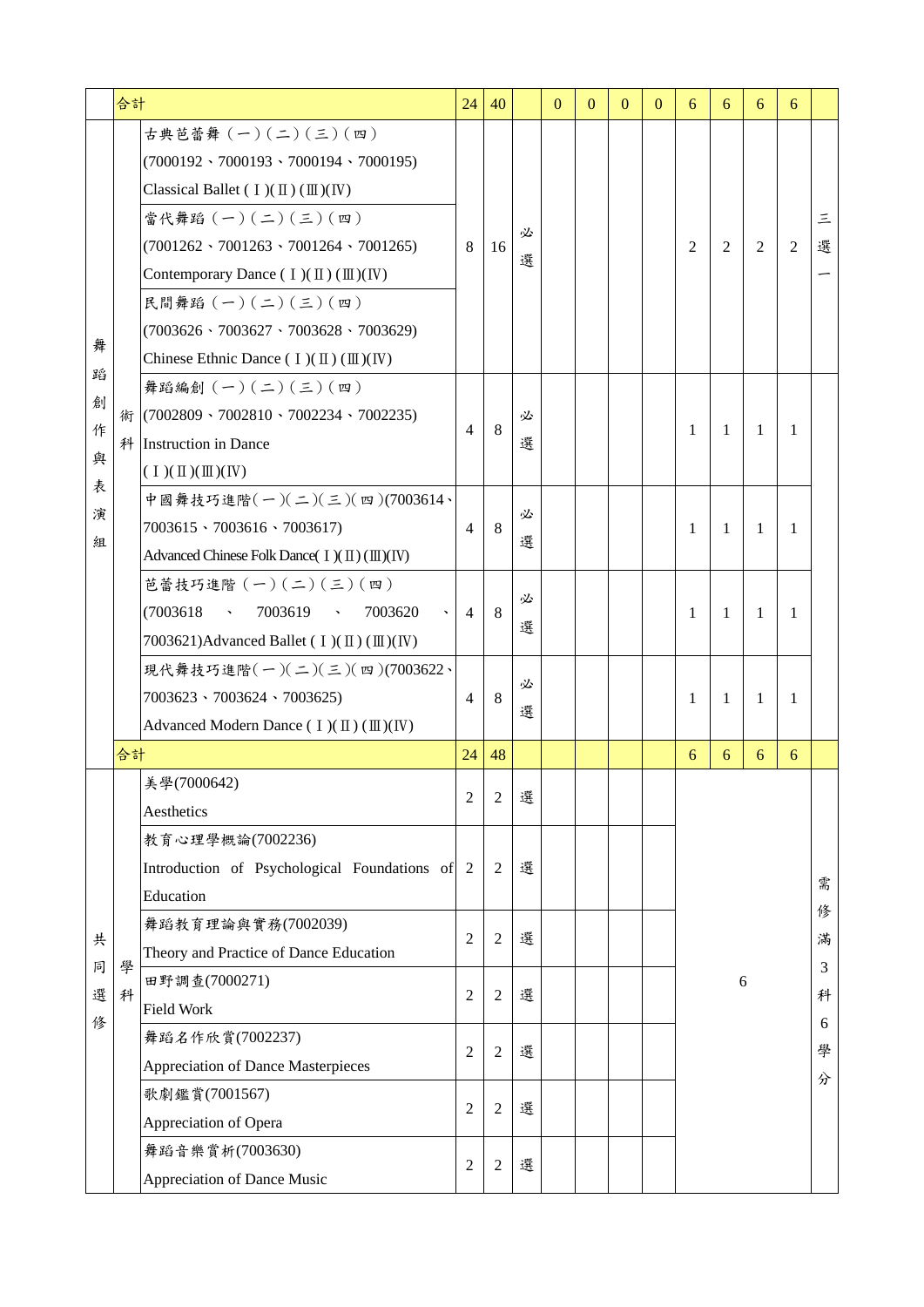|    | 舞譜(7002238)<br><b>Dance Notation</b>          | $\overline{2}$ | $\overline{2}$ | 選 |              |          |              |              |   |   |
|----|-----------------------------------------------|----------------|----------------|---|--------------|----------|--------------|--------------|---|---|
|    | 多媒體製作(7000449)                                |                |                |   |              |          |              |              |   |   |
|    | Multi-media Production                        | $\overline{2}$ | $\overline{2}$ | 選 |              |          |              |              |   |   |
|    | 舞台攝影(7002248)                                 |                |                |   |              |          |              |              |   |   |
|    | <b>Stage Photography</b>                      | $\overline{2}$ | $\overline{2}$ | 選 |              |          |              |              |   |   |
|    | 藝文活動行銷與傳播(7002493)                            |                |                |   |              |          |              |              |   |   |
|    | Marketing and Mass Communication for Arts and | 2              | $\overline{2}$ | 選 |              |          |              |              |   |   |
|    | <b>Cultural Activities</b>                    |                |                |   |              |          |              |              |   |   |
|    | 舞蹈行銷(7001635)                                 |                |                |   |              |          |              |              |   |   |
|    | Dance Marketing                               | $\overline{2}$ | $\overline{2}$ | 選 |              |          |              |              |   |   |
|    | 運動賽會管理(7001525)                               |                |                |   |              |          |              |              |   |   |
|    | Management of Sport Events                    | $\overline{2}$ | $\overline{2}$ | 選 |              |          |              |              |   |   |
|    | 其他                                            |                |                |   |              |          |              |              |   |   |
|    | other                                         | $\overline{2}$ | $\overline{2}$ | 選 |              |          |              |              |   |   |
| 小計 |                                               | 6              | 6              |   | $\mathbf{0}$ | $\Omega$ | $\mathbf{0}$ | $\mathbf{0}$ | 6 |   |
|    | 創意潛能開發(7003631)                               |                |                |   |              |          |              |              |   |   |
|    | Exploration of creative potential             | 1              | $\overline{2}$ | 選 |              |          |              |              |   |   |
|    | 表演創意專題(7003632)                               |                |                |   |              |          |              |              |   |   |
|    | Thematic of performance creativity            | 1              | $\overline{2}$ | 選 |              |          |              |              |   |   |
|    | 創造性戲劇(7003633)                                |                |                |   |              |          |              |              |   |   |
|    | <b>Creative Theater</b>                       | 1              | $\overline{2}$ | 選 |              |          |              |              |   |   |
|    | 兒童劇場(7000531)                                 |                |                |   |              |          |              |              |   |   |
|    | Theatre for Children                          | 1              | $\overline{2}$ | 選 |              |          |              |              |   |   |
|    | 幼兒體能遊戲(7002812)                               |                |                |   |              |          |              |              |   | 需 |
|    | Physical Activities for Pre-school Children   | 1              | $\overline{2}$ | 選 |              |          |              |              |   | 俢 |
|    | 舞蹈課堂音樂分析(7003634)                             |                |                |   |              |          |              |              |   | 滿 |
| 術  | Analysis of Music for Dance Course            | 1              | $\overline{2}$ | 選 |              |          |              |              |   | 6 |
| 科  | 舞蹈音樂製作(7002681)                               |                |                |   |              |          |              |              | 6 | 科 |
|    | Dance Music Production                        | 1              | $\overline{2}$ | 選 |              |          |              |              |   | 6 |
|    | 舞蹈服裝設計(7001641)                               |                |                |   |              |          |              |              |   | 學 |
|    | Dance Costume Design                          | 1              | $\overline{2}$ | 選 |              |          |              |              |   | 分 |
|    | 舞台燈光設計與實務(7003635)                            |                |                |   |              |          |              |              |   |   |
|    | <b>Stage Lighting Design</b>                  | 1              | $\overline{2}$ | 選 |              |          |              |              |   |   |
|    |                                               |                |                |   |              |          |              |              |   |   |
|    | 劇場管理與實務(7002496)                              |                |                |   |              |          |              |              |   |   |
|    | Theater Management and Practice               | 1              | $\overline{2}$ | 選 |              |          |              |              |   |   |
|    | 舞蹈治療(7001644)                                 |                |                |   |              |          |              |              |   |   |
|    | Dance Therapy                                 | 1              | $\overline{2}$ | 選 |              |          |              |              |   |   |
|    | 接觸即興(7001028)                                 |                | $\overline{2}$ | 選 |              |          |              |              |   |   |